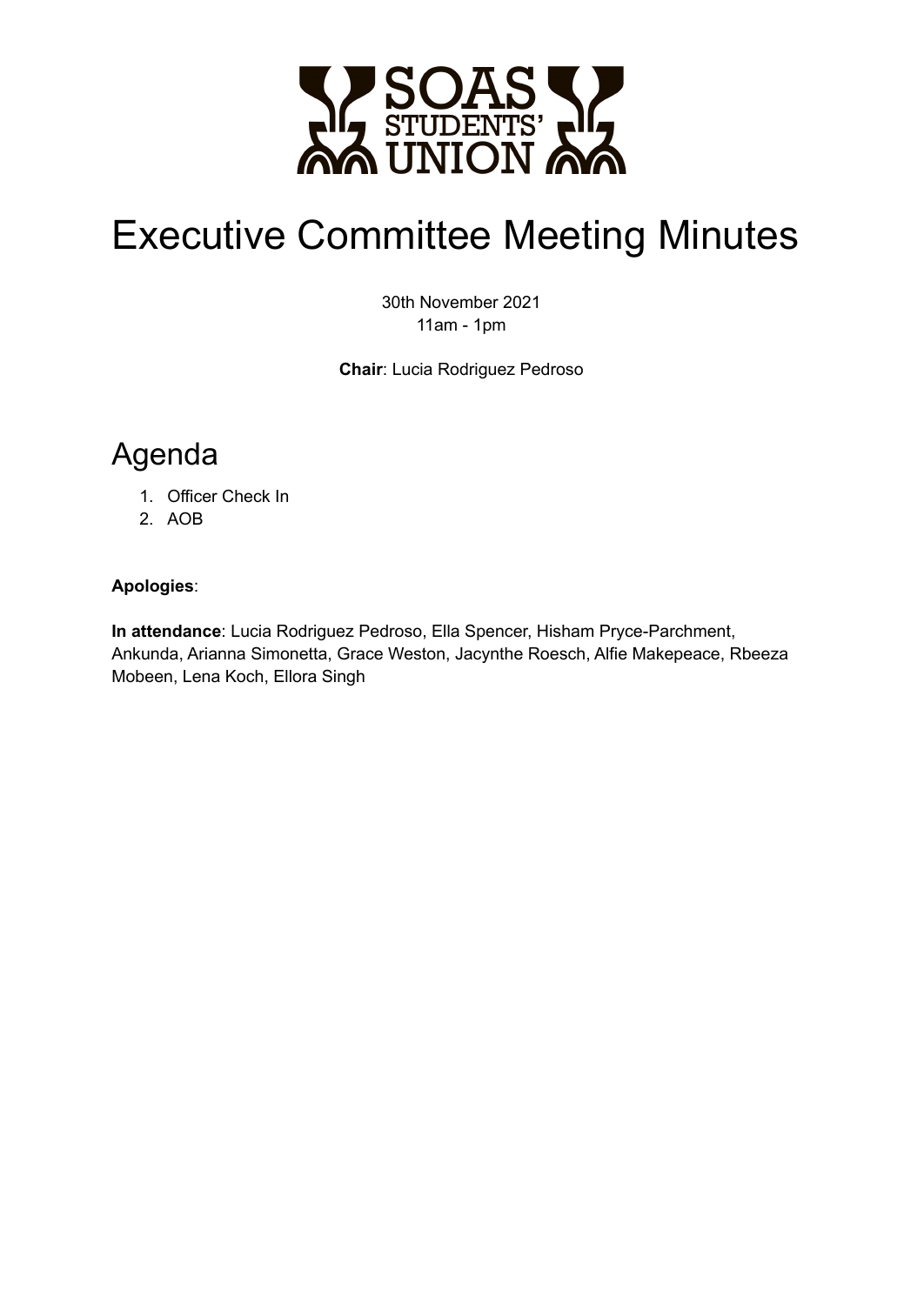## 1. Officer Check In

**Lucia**: Finalised the second cycle of student rep nominations and elections. We have almost 173 reps in place, which is the most we've ever had! Yesterday we had the Student Feedback Panel where reps raise issues directly with the school. We also had the UGM where I was Deputy Chair so I worked with Jack to train the UGM Chair (Ryan). In this meeting a motion was passed about online tutorials and students seem confused about how tutorials are taking place next term so I'm talking with senior management to work this out. Myself and Ella also attended SOAS' Trustee Board last week which was a 7 hour meeting! I'm also working towards supporting students during the upcoming strikes.

**Ella**: Strike prep work is taking up most of my time. Thanks to everyone who voted for the Strike Solidarity motion in the UGM last week. Yesterday we held a Strike Forum in the JCR which went well followed by an organising meeting in the evening. Today is lots of last minute strike organising (e.g. finalising teach out schedule) with Lena.

**Hisham**: I've been mostly catching up with admin stuff recently. I met with some officers yesterday to discuss term 2 plans and have been setting time aside to create some plans for term 2 and seeing how we can get more officers involved in plans next term. I've also been busy with strike preparations too. We're also planning to do something for the final day of the 16 Days Against SGBV (Dec 10th) - let me, Heather or Ella know if you'd like to help organise something around this.

**Khadijah**: I've been sorting out some room booking admin and making plans for term 2. I'm also organising the end of term late license with Felix and the Disabled Students Society.

**Arianna**: Still waiting for formal training in my role. Aiming to create a mailing list of part-time students to be able to best communicate with all part-time students. I'll also make a new WhatsApp group and Teams space for everyone to get to know eachother online.

**Lena**: I've been busy with strike preparations such as organising teach outs. It's been great organising with students and seeing the enthusiasm everyone has. Aside from that there's been lots of interest in prison abolition and we've set up an abolition reading group. Into next term I'd like to campaign around divestment from the prison and border industrial complexes.

**Rbeeza**: We're [Rbeeza and Ellora] looking into events and dates for things we can do this year now our exams are over - will let you know soon!

**Grace**: We're [Grace and Val] looking to be more involved next term as currently we're both not on campus.

**Jacynthe**: Not much to update on as I've had essays to do. I've been circulating information about the strikes though!

**Ellora**: Spoke with Hisham, Ella and Lucia last week that myself and Rbeeza are planning some policy changes around student safety. We're also trying to plan things around the picket line this week / next term.